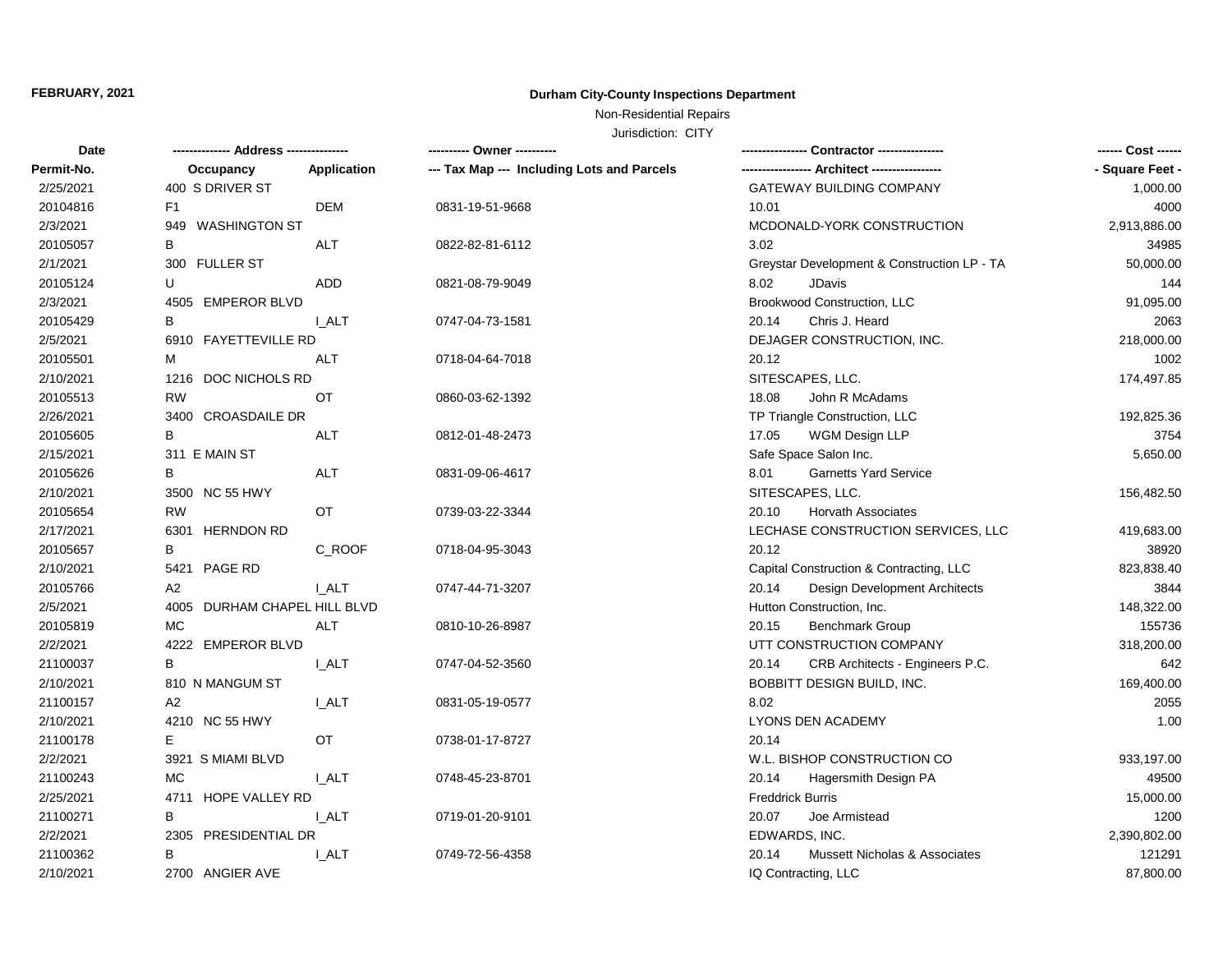### **FEBRUARY, 2021**

## **Durham City-County Inspections Department**

# Non-Residential Repairs

Jurisdiction: CITY

| Date       |                              |              | ---------- Owner ----------                | Contractor ----------------                          |                 |
|------------|------------------------------|--------------|--------------------------------------------|------------------------------------------------------|-----------------|
| Permit-No. | Occupancy                    | Application  | --- Tax Map --- Including Lots and Parcels |                                                      | - Square Feet - |
| 21100370   | S <sub>1</sub>               | <b>ALT</b>   | 0831-20-70-7796                            | 10.01                                                | 1188            |
| 2/10/2021  | 4020 STIRRUP CREEK DR        |              |                                            | Shelco, LLC                                          | 105,000.00      |
| 21100380   | B                            | <b>ADD</b>   | 0748-02-58-7502                            | 20.14<br>Hanbury Evans Wright Vlattas and            | 1000            |
| 2/10/2021  | 4022 STIRRUP CREEK DR        |              |                                            | Shelco, LLC                                          | 190,000.00      |
| 21100381   | B                            | <b>ADD</b>   | 0748-02-68-3445                            | 20.14<br>Hanbury Evans Wright Vlattas and            | 5121            |
| 2/10/2021  | 4025 STIRRUP CREEK DR        |              |                                            | Shelco, LLC                                          | 79,000.00       |
| 21100382   | В                            | <b>ADD</b>   | 0748-02-69-3240                            | 20.14<br>Hanbury Evans Wright Vlattas and            | 4131            |
| 2/8/2021   | 2330 PRESIDENTIAL DR         |              |                                            | G & G BUILDERS OF WENDELL, INC.                      | 1,073,826.00    |
| 21100404   | MC                           | COO          | 0749-04-62-4275                            | <b>BARBER ARCHITECTS</b><br>20.14                    | 20490           |
| 2/25/2021  | 404 ALEXANDER AVE            |              |                                            | SOUTHERN ENERGY MANAGEMENT, INC                      | 10,000.00       |
| 21100428   | A <sub>3</sub>               | <b>ALT</b>   | 0821-19-47-2591                            | 5                                                    | 12800           |
| 2/10/2021  | 4343 GARRETT RD              |              |                                            | LYNNDALE, INC.                                       | 31,500.00       |
| 21100436   | B                            | <b>L_ALT</b> | 0800-04-83-4569                            | 20.16                                                | 2835            |
| 2/10/2021  | 715 N MANGUM ST              |              |                                            | <b>GATEWAY BUILDING COMPANY</b>                      | 27,500.00       |
| 21100440   | S1                           | I ALT        | 0831-05-09-7353                            | 8.02<br>FORM DESIGN/BUILD LLC                        | 6128            |
| 2/22/2021  | 4037 DURHAM CHAPEL HILL BLVD |              |                                            | MLE Merchandising & Sign Solutions, Inc.             | 39,270.00       |
| 21100487   | <b>MC</b>                    | <b>ALT</b>   | 0810-10-26-1619                            | 20.15<br>Benchmark Group                             | 175654          |
| 2/10/2021  | 430 DAVIS DR                 |              |                                            | BEAM, J. D., INC.                                    | 86,375.00       |
| 21100506   | B                            | <b>I_ALT</b> | 0747-03-03-2409.L01                        | Craig Dean Architecture<br>20.28                     | 1075            |
| 2/25/2021  | 4813 EMPEROR BLVD            |              |                                            | TRI PROPERTIES CONST. SERVICES, LLC                  | 261,582.00      |
| 21100561   | B                            | <b>I_ALT</b> | 0747-04-64-7687                            | M <sub>2</sub> Architecture<br>20.14                 | 13629           |
| 2/17/2021  | 1206 COLE MILL RD            |              |                                            | Davidson Site Development, LLC                       | 95,000.00       |
| 21100584   | <b>RW</b>                    | OT           | 0812-47-05-5299                            | 17.07<br>TRIAD GEOTECHNICAL CONSULTANTS              |                 |
| 2/16/2021  | 737 NINTH ST                 |              |                                            | JCI Builders, Inc.                                   | 209,000.00      |
| 21100602   | B                            | <b>I_ALT</b> | 0822-18-22-8337                            | 4.02                                                 | 1400            |
| 2/10/2021  | 5601 ARRINGDON PARK DR       |              |                                            | Balfour Beatty Construction, LLC                     | 209,226.00      |
| 21100603   | U                            | <b>ALT</b>   | 0757-06-47-4530                            | 20.14<br><b>Phillips Architecture</b>                | 1517            |
| 2/10/2021  | 300 MORRIS ST                |              |                                            | DPR Construction, A General Partnership              | 200,000.00      |
| 21100642   | В                            | <b>I_ALT</b> | 0821-08-88-6815                            | <b>MHA WORKS</b>                                     | 73874           |
| 2/10/2021  | 6350 QUADRANGLE DR           |              |                                            | SterlingPillar, LLC                                  | 116,586.00      |
| 21100667   | B                            | <b>ALT</b>   | 0708-02-66-6865                            | 20.12<br>Parc Design Lab LLC                         | 1493            |
| 2/17/2021  | 5316 PAGE RD                 |              |                                            | <b>CENTIMARK CORPORATION</b>                         | 41,250.00       |
| 21100688   | B                            | C_ROOF       | 0747-02-55-5342                            | 20.14                                                | 5214            |
| 2/25/2021  | 318 BLACKWELL ST             |              |                                            | CLANCY & THEYS CONST. CO.                            | 100,000.00      |
| 21100700   | E                            | I ALT        | 0821-12-86-0297                            | Little Diversified Architectural Consulting<br>12.01 | 29055           |
| 2/26/2021  | 1912 TW ALEXANDER DR         |              |                                            | DPR Construction, A General Partnership              | 4,141,827.00    |
| 21100727   | B                            | I ALT        | 0758-01-19-7134                            | AEI - Affiliated Engineers Inc.<br>20.14             | 1729            |